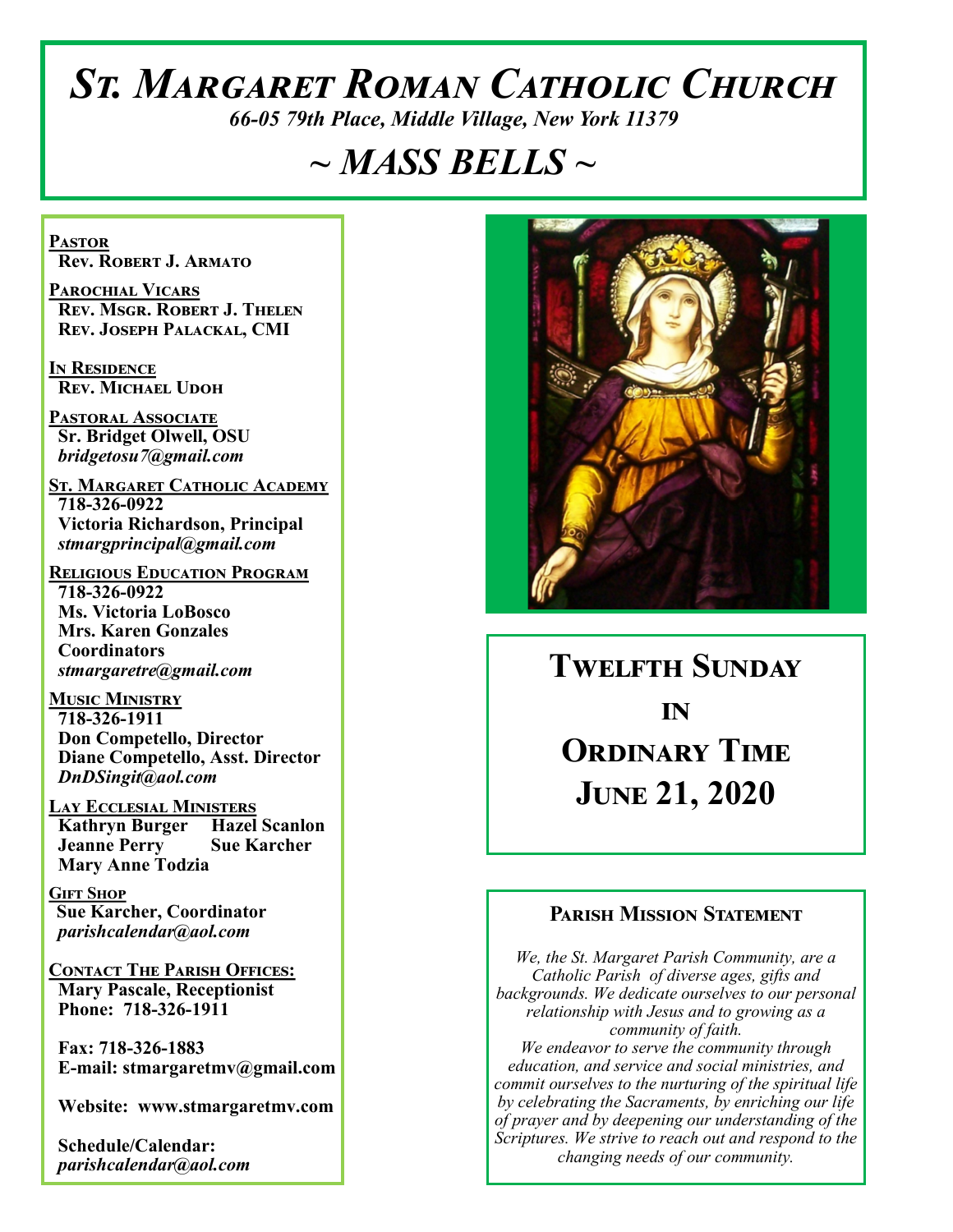# *MASSES FOR THE WEEK*

| <b>JUNE 21 - TWELFTH SUNDAY</b><br>IN ORDINARY TIME/FATHERS DAY<br><b>Fathers Day Triduum</b><br>Daniele Bussa/Rosario, Rosaria e |
|-----------------------------------------------------------------------------------------------------------------------------------|
| Nunzio Taormina/Mimma Ciaccio/<br>John J. Forte<br>People of the Parish<br>Daniel Fitzgerald                                      |
| JUNE 22 - STS. PAULINUS OF NOLA/                                                                                                  |
| <b>JOHN FISHER/THOMAS MORE</b><br><b>Fathers Day Triduum</b><br>Velma Begy                                                        |
| <b>JUNE 23 - WEEKDAY</b><br>John R. Armato<br><b>Fathers Day Triduum</b>                                                          |
| <b>JUNE 24 - THE NATIVITY OF SAINT</b>                                                                                            |
| <b>JOHN THE BAPTIST</b><br>Domenico Laudani (BIRTH)<br>John Ciorcari (BIRTH)                                                      |
| <b>JUNE 25 - WEEKDAY</b><br>Anita Cacioppo<br>Salvatore Fischetti (ANNI)                                                          |
| <b>JUNE 26 - WEEKDAY</b><br><b>Mathias Gramer</b><br>Jean & Edward Moskal                                                         |
| JUNE 27 - ST. CYRIL<br><b>Collective: Tommy O'Leary/</b><br>People of the Parish                                                  |
| <b>JUNE 28 - THIRTEENTH SUNDAY IN</b>                                                                                             |
| <b>ORDINARY TIME</b><br><b>William Roemmelt</b><br>Adriana & Andrea Sciulara/Geraldine<br>Ciaccio                                 |
| Joseph O'Driscoll<br>Gary W. Krause<br>William & Bella (Tollis) Kunz                                                              |
|                                                                                                                                   |

*ALL SCHEDULED MASS INTENTIONS WILL BE HONORED AND CELEBRATED PRIVATELY, BY THE PRIESTS OF THE PARISH*

# **PARISH INFORMATION**

**The Rectory Office IS CLOSED UNT FURTHER NOTICE**

**CONFESSIONS** - Saturday, 4-4:45 pm or by appointment with a priest. **SUSPENDED**

**NOVENA** to Our Lady of the Miraculous Medal Mondays after the 9am Mass. **SUSPENDED**

**THE ROSARY AND DIVINE MERCY** devotion are prayed every morning in the church at 8:30am. **SUSPENDED**

**BAPTISMS** take place on the 1st and 3rd Sundays of the month. Please call the rectory for an appointment and to register your child. **SUSPENDED**

**WEDDINGS MUST** be scheduled at least six months in advance by appointment with a priest or a deacon. Please call the rectory office. For marriage preparation information visit www.pre-cana.org.

**THE ENGLISH CHOIR** rehearses on Tuesday, at 7 pm in the Church. Tenors and baritones needed! **SUSPENDED**

**IL CORO ITALIANO** prattica ogni Domenica prima della Messa Italiana. **SUSPENDED**

**THE YOUTH CHOIR** rehearses on Monday, from 6-7 pm in the Church. For more info, DnDsingit@aol.com **SUSPENDED**

**BOY SCOUT TROOP #119** meets on Tuesdays from 7:15-9 pm in the Parish Hall. New members are welcome, age 10 1/2 & up. Call Mr. Krzewski, 718-894-4099. **SUSPENDED**

**CUB PACK #119** meets on Mondays from 7-8:30 pm in the Parish Hall. New members welcome, age 6 to 10-1/2. Call Mr. Krzewski, 718-894-4099. **SUSPENDED**

**SENIOR CITIZENS** meet every Wednesday at 12 Noon in the Parish Center. **SUSPENDED**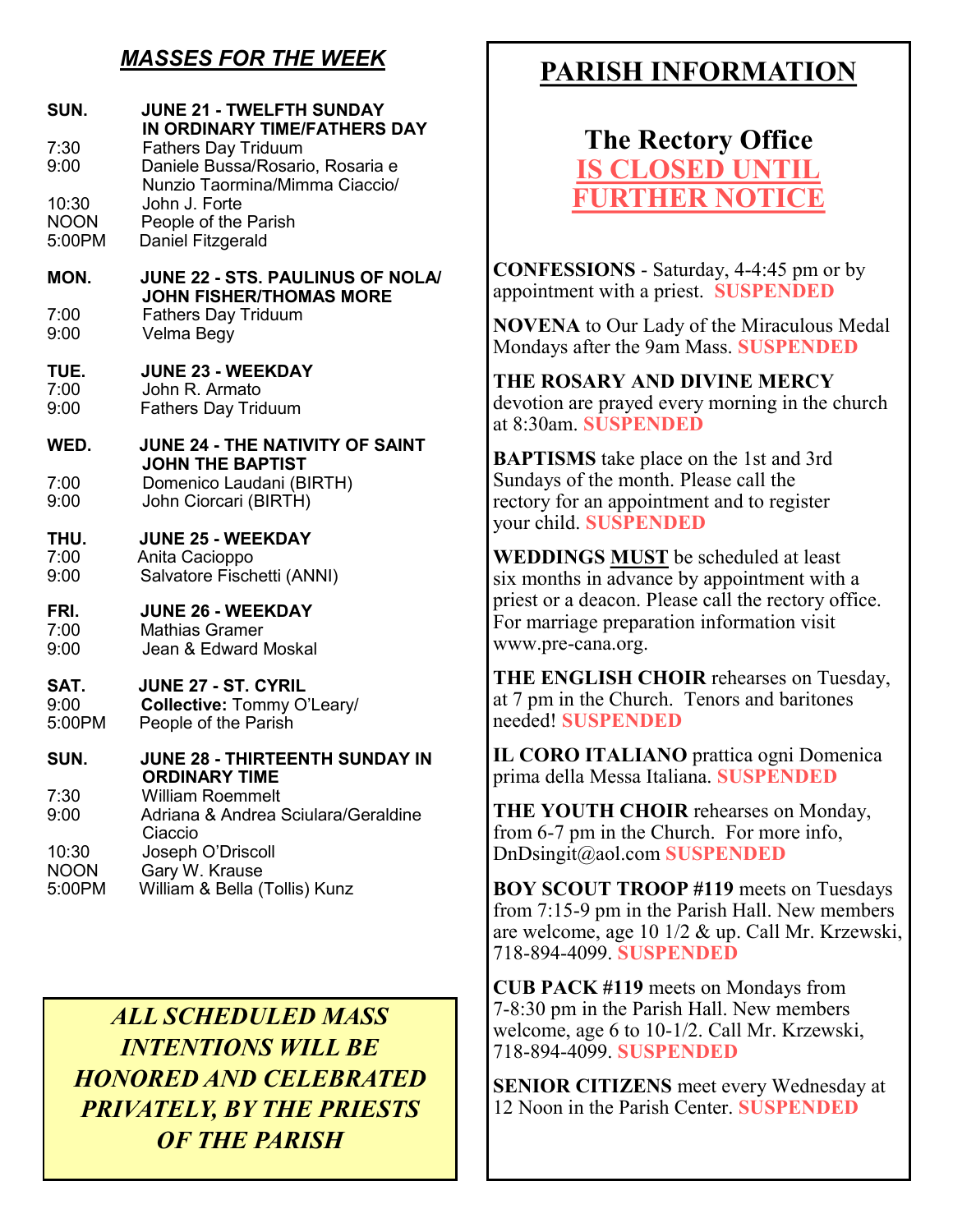# PLEASE PRAY FOR OUR SICK

Connie Faccibene, Linda Frazier, Cari Ann Falk-LoBello, Glen Falk, Ronald Frazier, Robert Sabini, Lee Falk, Scott White, McKinley Kelleher, Sean Harrison, Justin James Quirke, Elizabeth Ott, Mary Harrison, John Murphy, Anne McGinnis, Norma Voyer, Vicky Turato, Julio Pelaez, Maritza Gutierrez, Graciela Mora, Cindy Mulore, Salvatore Tuttolomondo, Gloria Mojica, Gloria Pemaj, Anne Gorian, Allen McConville, Joseph Simon, Jack Marchindiondo, The Scaturro Family, Louis Pittelli, Marion Caracciola, Giovanni Campo, Edward Stoltzenberg, Louis Pittelli, James Graff, Carol Arevalo, Immaculate Marge D'Elia, Jim O'Friscoll, Mary Rigovich, Matteo Sabini, Bob Biolsi, The Mojica Family, Msgr. Leonard Badia, Matthew Zender, Cathie Greulich, Joseph & Mary Augustine, Anthony Pittelli, Josephine Hartnett, Karen Schaefer, Jill Archbold, Fr. Paul Weirichs CP, Hannah Lehman, Daniel Wilson, John Austin Bryzgornia, Dave Kazmier, John Nogiewich, Tim Rooney, Frank Ciccone, Cindy Heege, Dr. Ajay Lodha, Dr. Vincent P. Rappa, Charlie Krzewski,

*The names will remain for 3 months, please call 718-326-1911 and ask for continued prayers.*

## **Prayer Requests**

**Pray for vocations to the Priesthood and Religious Life.** 

**Pray for first responders and medical personnel.**

**Please pray for our men and women from our Parish serving in the defense of our country: Lt. Col. Thomas Frohnhoefer Sgt. Robert A. Domenici** 



### *WE RECALL OUR BELOVED DECEASED*

*Rev. Msgr. William J. Flood, Ida Tollis, Timothy Corbett* 

*May they rest in Christ's Peace!*

# **MEMORIALS**

## *TABERNACLE LAMP THIS WEEK*

*is lit in memory of John R. Armato at the request of uncle Ben Armato.* 



*THE NATIVITY OF SAINT JOHN THE BAPTIST JUNE 24* 

## **TODAY'S READINGS**

 *Twelfth Sunday in Ordinary Time*

Jer 20:10-13 Ps 69:8-10, 14, 17, 33-35 Rom 5:12-15 Mt 10:26-33

> 10-11 Mt 7:6, 12-14

## **READINGS FOR THE WEEK**

 Monday: 2 Kgs 17:5-8, 13-15a, 18 Ps 60:3-5, 12-13 Mt 7:1-5 Tuesday: 2 Kgs 19:9b-11, 14-21 31-35a, 36 Ps 48:2-3ab, 3ced-4,

 Wednesday: **Vigil:** Jer 1:4-10  $\overline{Ps}$  71:1-2, 3-4a, 5ab, 15ab, 17 1 Pt 1:8-12 Lk 1:5-17 **Day:** Is 49:1-6 Ps 139:1b-3, 13-14ab, 14c-15 Acts 13:22-26 Lk 1:57-66, 80

Thursday: 2 Kgs 24:8-17

Ps 79:1b-2, 3-5, 8, 9 Mt 7:21-29

Friday: 2 Kgs 25:1-12 Ps 137:1-6 Mt 8:1-4

 Saturday: Lam 2:2, 1-14, 18-19 Ps 74:1b-2, 3-7, 20-21 Mt 8:5-17

 Sunday: 2 Kgs 4:8-11, 14-16a Ps 89:2-3, 16-19 Rom 6:3-4, 8-11 Mt 10:37-42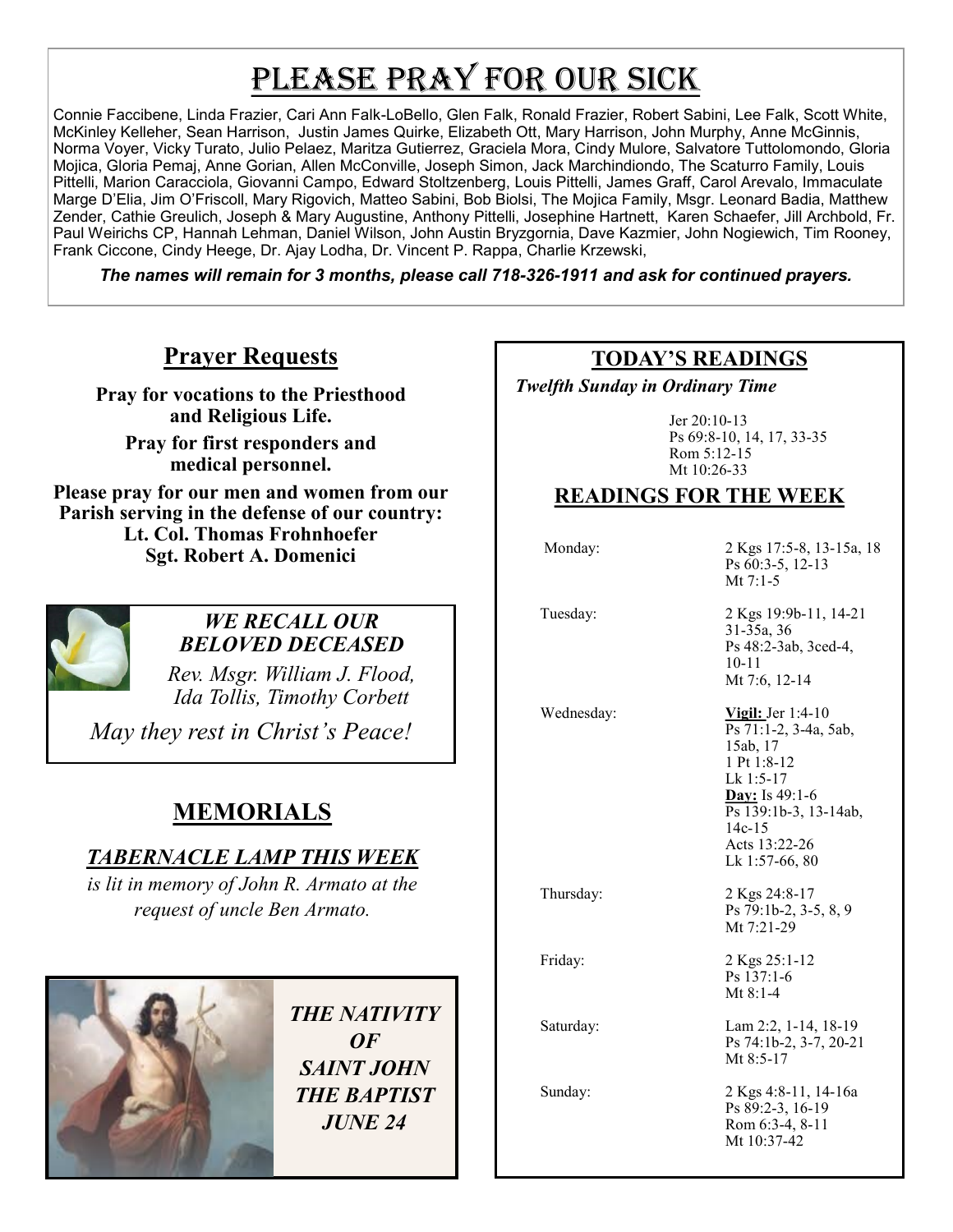### *From the Pastor's Desk:*

#### *"Fear, Courage, and the Return of the Remnant"*

 Rather opportunely, the Scriptures for this Sunday speak to us about fear and courage. We have learned to live with fear over the last three months, fear from a broad range of causes. Unless you have been away on another planet or living under a rock or in a cave, there is no need to list them here.

 Fear causes us to do things that we would not do under normal circumstances, whether to flee or to stand and fight. Among the former is the closure of places of worship for fear of spreading disease even while thousands of people are allowed to riot and loot in lawless acts of civil disturbance as well as to assemble in peaceful demonstrations. The best that we seem to be able to muster on the religious side is my weekly tag line of "Stay safe, and keep the Faith" as we obey the authorities, meekly making due with virtual worship and spiritual communions.

 Still, Christ tells us not to fear - three times in this Gospel passage alone! Now, there is common fear, like when we're facing a rabid animal or an attacker, but there also is good fear, the kind that we experience when we realize that we are in the presence of the awesome God. The latter is called "profound reverence" and "fear of the Lord" and calls us to employ the courage that comes from our relationship with God, even to the point of addressing Him boldly with whatever is in our hearts and on our minds. These are the traits of the Prophets of the Old Testament and generations of Christians over the centuries. Even in the darkest of times in our lives, when all appears to be gloom and threatening doom, and the ground feels like it is giving way beneath our feet, we are called to be people of faith and hope, of courage and trust, to proclaim the Truth by living it in love, regardless of the obstacles or the cost, regardless of the threats or the demeaning opinions of others.

 I came across two interesting and, in a way, related things on *Facebook* this (Thursday) morning. One was a meme that said basically, "We cannot be the 'salt of the earth' if we keep sugarcoating the Gospel." The other was an article expressing the author's opinion that we shouldn't expect droves of people to return to Mass once the lock-down of churches is ended. His point was that the Faith has been diluted for so many decades that we are in the process of losing yet a third generation of Catholics. Moreover, for over three months now, faithful churchgoers have been dispensed from normal religious practice, separated from the reception of the Sacraments so essential to the health of the soul, and told to content themselves with "virtual worship" and spiritual communions.

 One might wonder how many (or why, for that matter) people, who have learned to live without communal religious practice during the period of lockdown, no less for decades, would suddenly strive to make their way back into the pews for placebos when they yearn for solid nutrition. Doubtless, there will be some. Nevertheless, it is quite likely that we are moving towards a smaller but more committed Church, such as Pope Benedict XVI described several years ago.

 The Church, the Mystical Body of Christ, will remain until His Second Coming. But, "when the Son of Man returns, will He find faith on the earth?" Will we have the courage to trust in God and the presence of His Holy Spirit so as to live the Gospel message without fear of the consequences, and to proclaim the teachings of Christ in the light of day, boldly, clearly, and fully, or will we be complacently content just to get what we want out of the Church with minimal personal cost?

 These are questions that each of us will have to answer for ourselves in the days and years ahead, but let me make this perfectly clear: The days of having someone else do the work of maintaining the Church are over. The challenge to live the active, committed Christianity of the early Church and her numerous renewals has gone out to each and every one of us.

 There is nothing on earth or under the earth that we should fear. Although the battles of trial and tribulation, of doubts and fears continue, Jesus Christ has won the war through His Passion, Death, and Resurrection. So, do not be afraid!

\*\*\* \*\*\* \*\*\*

 **Finally, this (Thursday) evening the long-awaited notice for which many of us have been praying has arrived: Permission has been granted to resume the celebration of public weekday Masses beginning on Monday, June 29, the solemnity of Saints Peter and Paul. Sunday Masses will resume beginning with the Vigil Mass on Saturday, July 4.** *Attendance at all Masses will be limited to* **just 25% of the seating capacity of the church - in our case,** *just 92-96 people* **with proper social distancing. All other precautions, like the wearing of facemasks, MUST be observed. Your cooperation will be essential!**

 Until then, be assured of my prayers and those of the other priests of the Parish for you and yours. May God bless you, protect you from harm, calm your fears, and strengthen you to proclaim His love for us in Christ Jesus!

Stay safe, and keep the Faith!

*~ Fr. Armato*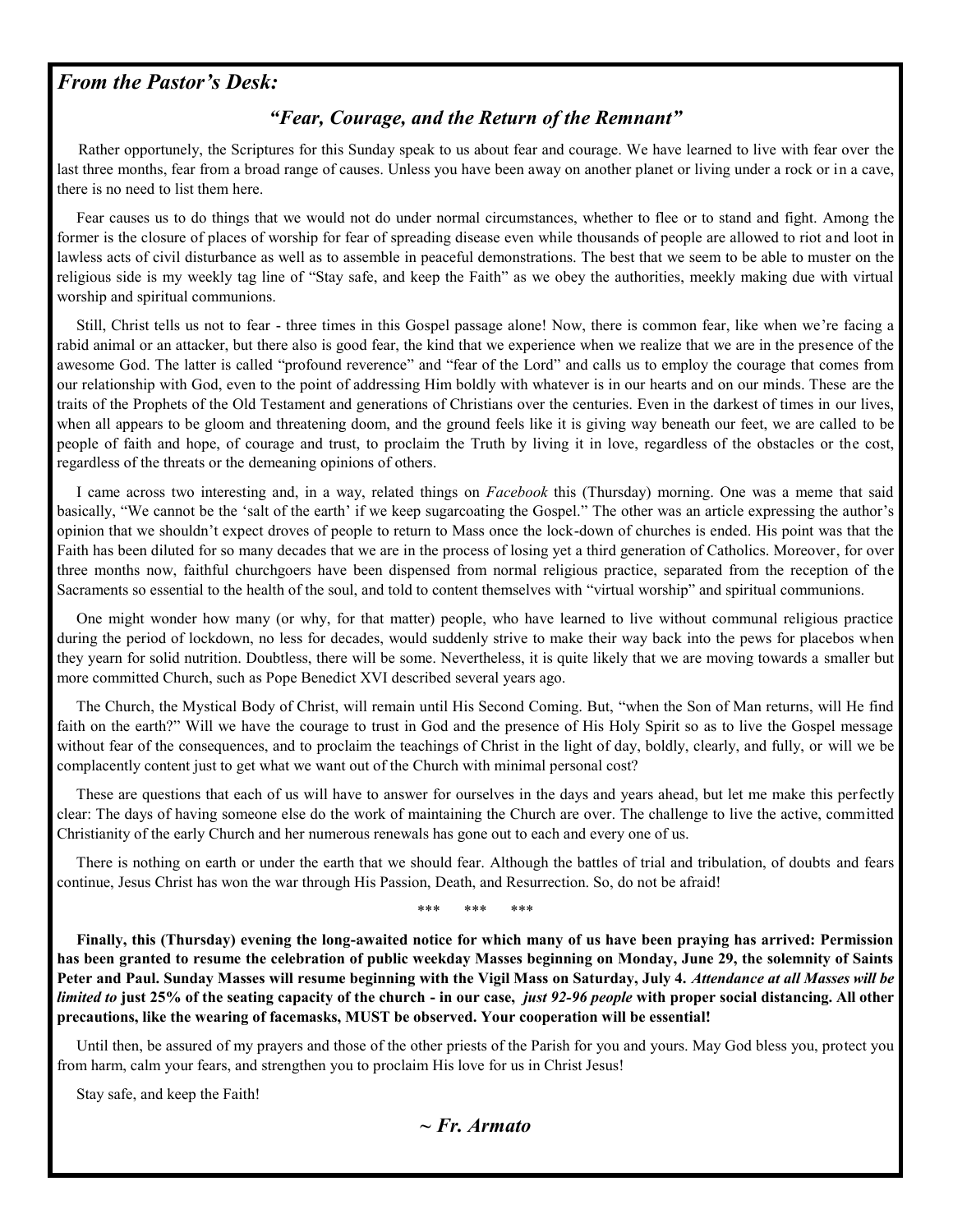# **ANNUAL CATHOLIC APPEAL**

 The **2020** *Annual Catholic Appeal* campaign is underway. Our goal for this year has been set at \$80,015.

 With about 650 families registered in the Parish, it comes to an average donation of \$125 per family. Even in these difficult times, it's certainly not a burden if we **ALL** pitch in between now and Christmas. **So far, 107 families have pledged \$40,302 (50.4%) halfway toward our goal.**

 Please think and pray about your response this year so that we may continue to serve the needs of our Parish and our Diocese.

## **BUILDING OUR DATA BASE**

We have names, street addresses, and phone numbers, but very few email addresses on record. Help us to build up our database of email addresses so that we can communicate better, especially during this medical emergency. Just email us at:

#### **stmargaretmv@gmail.com**

 Include your first and last name and a brief note to let us know how you're doing. Share with us what you would like to see in the parish - whether spiritual, social, or other wise - once we are able to gather together again.

Thank you to all who have provided the requested information.

 We do NOT release this information to ANY third parties.

### *PRAYER FOR HEALING*

*Lord, we ask You to lift up those who are facing illness today.*

*We ask You to bring Healing, Comfort and Peace to their body, mind and soul.*

*We ask You to calm their fears and let them feel the healing power of your love.*

#### **MONTHLY MEMORIAL MASS**

**HAS BEEN SUSPENDED UNTIL FURTHER NOTICE**

#### **ST. MARGARET GIFT SHOP IS CLOSED UNTIL FURTHER NOTICE**

#### **THE ST. VINCENT dePAUL FOOD PANTRY IS CLOSED UNTIL FURTHER NOTICE**

#### **ST. MARGARET'S YONKERS EMPIRE CITY BUS TRIPS HAVE BEEN POSTPONED UNTIL FURTHER NOTICE**

## *WHEN WE REOPEN, . . .*

 Yes, we will reopen Monday, June 29, for daily Masses at first, limited to a maximum of 25% of the capacity of the church, in our case, about 96 people.

 Since the same restriction will apply to weekend Masses, we may have to alter our schedule and to restrict access to the church while providing adequate opportunities for people to worship on weekends. As noted elsewhere in this bulletin, there also will be restrictions for funerals and baptisms.

 We need to plan the ways in which we can carry out the mission of the Church: to proclaim the Gospel and to bring people to Christ. This will include essential activities like catechesis for our youth as well as for adults, the reopening and restocking of our food pantry, and outreach to the homebound, among other ministerial activities.

 In addition, ministries and some services provided by volunteers must be rebuilt, and advisory bodies need to be reorganized and/or reconstituted.

 *What would you like for us to consider in terms of ministries, devotions, etc., when the time comes for reopening?* Please email your thoughts to stmargaretmv@gmail.com or drop us a note via regular mail.